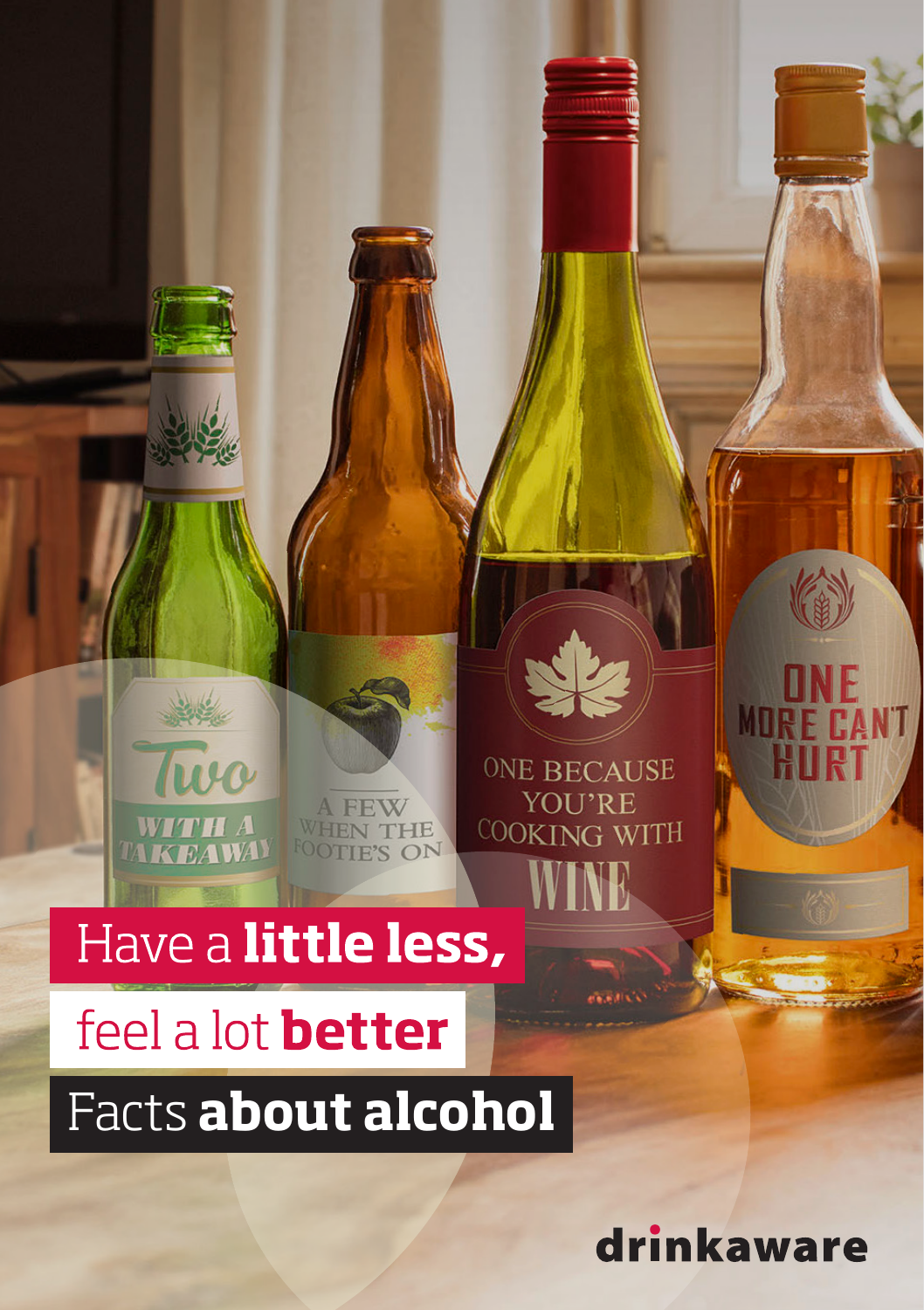### How much **alcohol is too much?**

Guidance from the UK Chief Medical Officers is that to keep the risks from alcohol to a low level it is safest not to drink more than 14 units a week on a regular basis. If you regularly drink as much as 14 units a week, it's best to spread your units evenly over three days or more.<sup>1</sup>

# What is **a unit?**

Because alcoholic drinks come in different strengths and sizes, units are a way to tell how strong your drink is. One unit is 10ml or 8g of pure alcohol. The chart shown here illustrates how many units are in different types of drinks.



# How can **alcohol affect your health?**

Alcohol affects your body in a number of ways and can impact both your short and long term health.

If you do choose to drink, you can keep the health risks from alcohol low by drinking within the guidelines and if you understand some of the key facts about alcohol you will be more able to make informed choices about your drinking.

If you regularly drink more than 14 units per week, you may have noticed some of the following effects of alcohol already:

- Putting on weight<sup>2</sup>
- Poor quality sleep<sup>3</sup>
- Impact on sex life and/or difficulty getting an erection 4
- $\cdot$  Low mood <sup>5</sup>

The risk of developing a range of health problems increases the more alcohol you drink on a regular basis. Health risks include:

- Liver cirrhosis 6
- Stroke 7
- Cancer of the mouth, throat, oesophagus or larynx 8
- Breast cancer 9
- Heart disease and high blood pressure<sup>10</sup>
- Impotence<sup>11</sup>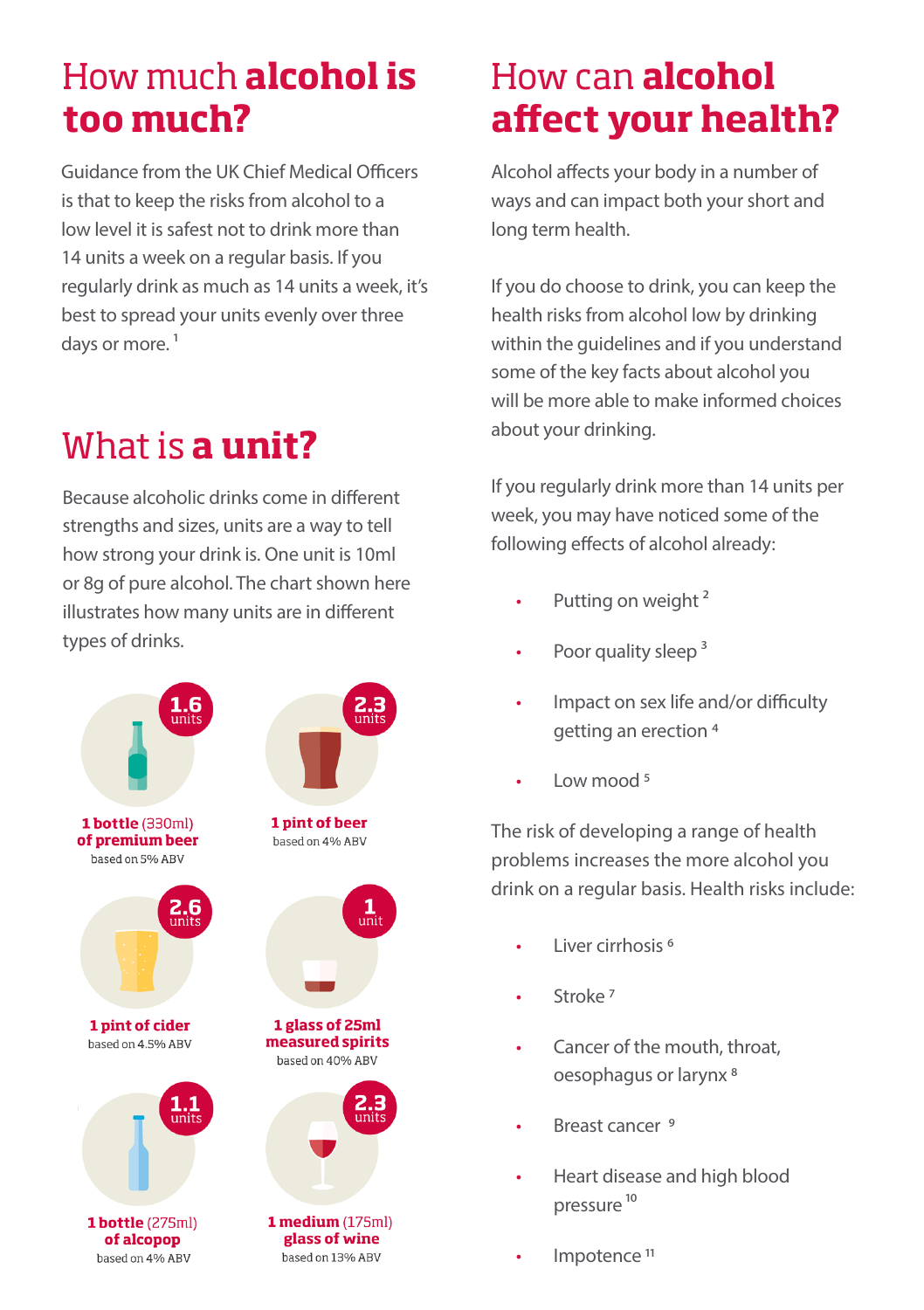#### Big benefits **from small changes**

The good news is, if you make a few small changes to your drinking, and cut out just one or two each time you drink it could make a real difference to your health.

Cutting down doesn't necessarily mean giving up, even by just having 1 or 2 less each time you drink you'll probably notice some benefits after just a few weeks.

- Feeling better in the mornings
- Feeling less tired during the day
- You may stop gaining weight, or lose some pounds

#### Pregnacy **and drinking**

If you are pregnant, or think you could become pregnant, the safest approach is not to drink alcohol at all. Drinking during pregnancy can lead to long-term harm to the baby, and this risk increases the more you drink.

But please be aware if you're already pregnant and drank only small amounts of alcohol, the risk of harm to the baby is low. However if you are worried, you should talk to your GP or midwife.<sup>12</sup>

#### Top tips **to help you cut back**

There are many different ways you can cut back on your drinking, below are some suggestions:

- Having several drink-free days can help you to break the habit and reduce the number of units you drink in a week – but it's good to remember that having a day off doesn't compensate for having an extra drink on another day!
- Try drinking one or two less on a night out or an evening in, by swapping the occasional alcoholic drink for a soft drink, topping up wine with soda or beer with lemonade.
- Go for lower strength drinks or choose smaller drinks e.g. swap a pint for a smaller bottle or a half pint.

There are lots of ideas and advice to help you drink less. Visit **www.drinkaware. co.uk/little-less** for tools and apps you can download to track your drinking.